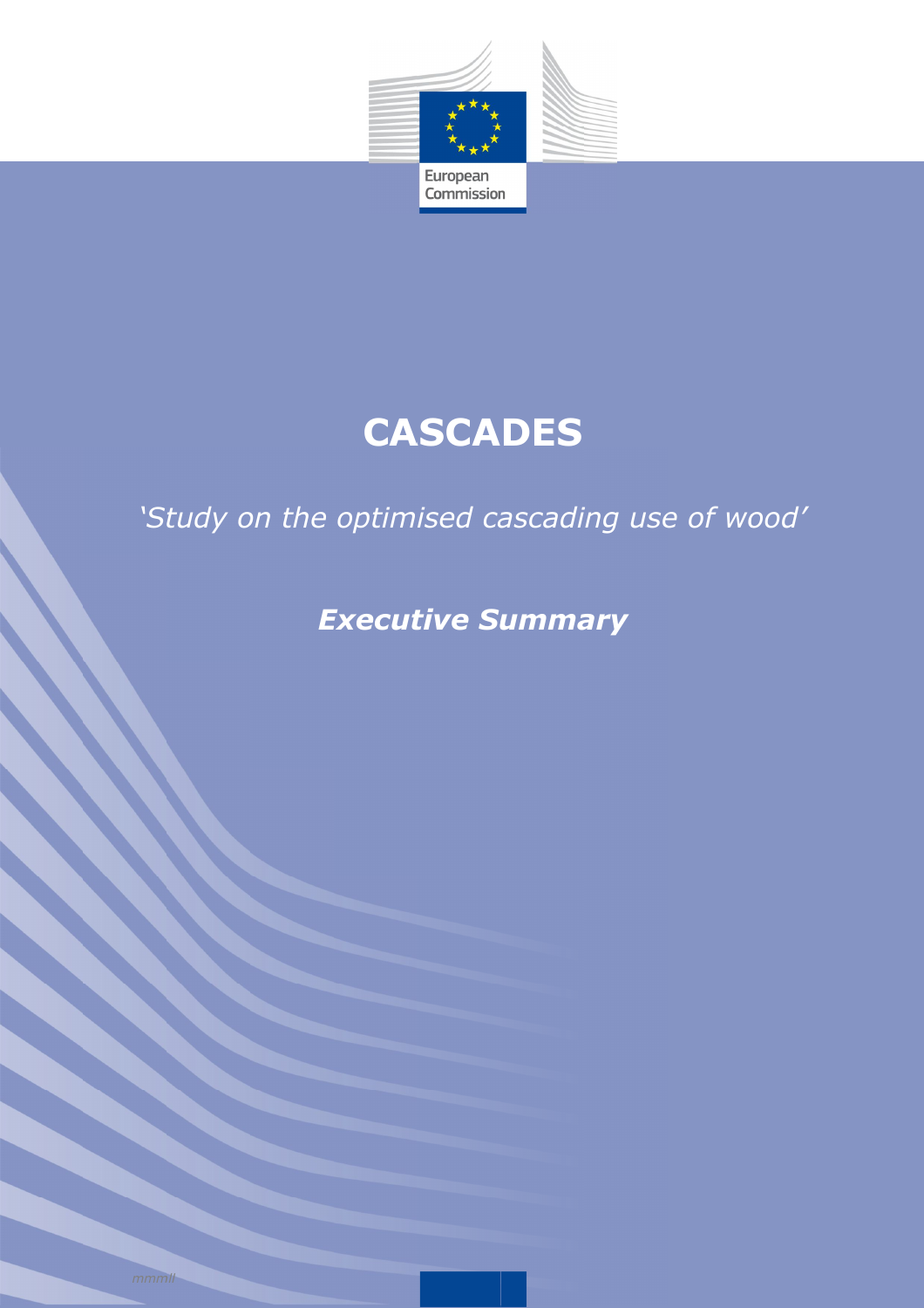**Disclaimer:** The information and views set out in this study are those of the authors and do not necessarily reflect the official opinion of the Commission. The Commission does not guarantee the accuracy of the data included in this study. Neither the Commission nor any person acting on the Commission's behalf may be held responsible for the use that may be made of the information contained therein.

#### **Authors**

This study is executed by a consortium consisting of BTG Biomass Technology Group B.V. (BTG) (coordinator), Information Systems for Resources (INFRO), Institute for European Environmental Policy (IEEP), nova-Institute (NOVA), and INTECUS Waste Management and Environment-Integrating Management (INTECUS). The authors of the report are M. Vis (BTG), U. Mantau (INFRO), B. Allen (IEEP), R. Essel (NOVA), J. Reichenbach (INTECUS), with further contributions from P. Reumerman (BTG), C. Blanke (INFRO), C. Bowyer (IEEP), E. Watkins (IEEP), S. Nanni (IEEP), S. Withana (IEEP), D, Baldock (IEEP), M. Carus (NOVA) and E. Breitmayer (NOVA).

#### **The report should be cited as follows:**

Vis M., U. Mantau, B. Allen (Eds.) (2016) Study on the optimised cascading use of wood. No 394/PP/ENT/RCH/14/7689. Final report. Brussels 2016. 337 pages

#### **EUROPEAN COMMISSION**

Directorate-General for Internal Market, Industry, Entrepreneurship and SMEs Directorate C — Gwenole Cozigou Unit C2 — Resource Efficiency and Raw Materials

*Contact:* Andrea Danni, Ewa Oney

*E-mail:* GROW-C2*@ec.europa.eu*

*European Commission B-1049 Brussels*

#### **Funding:**

This project has received funding from the European Union under the tender for the European Commission 394/PP/ENT/RCH/14/7689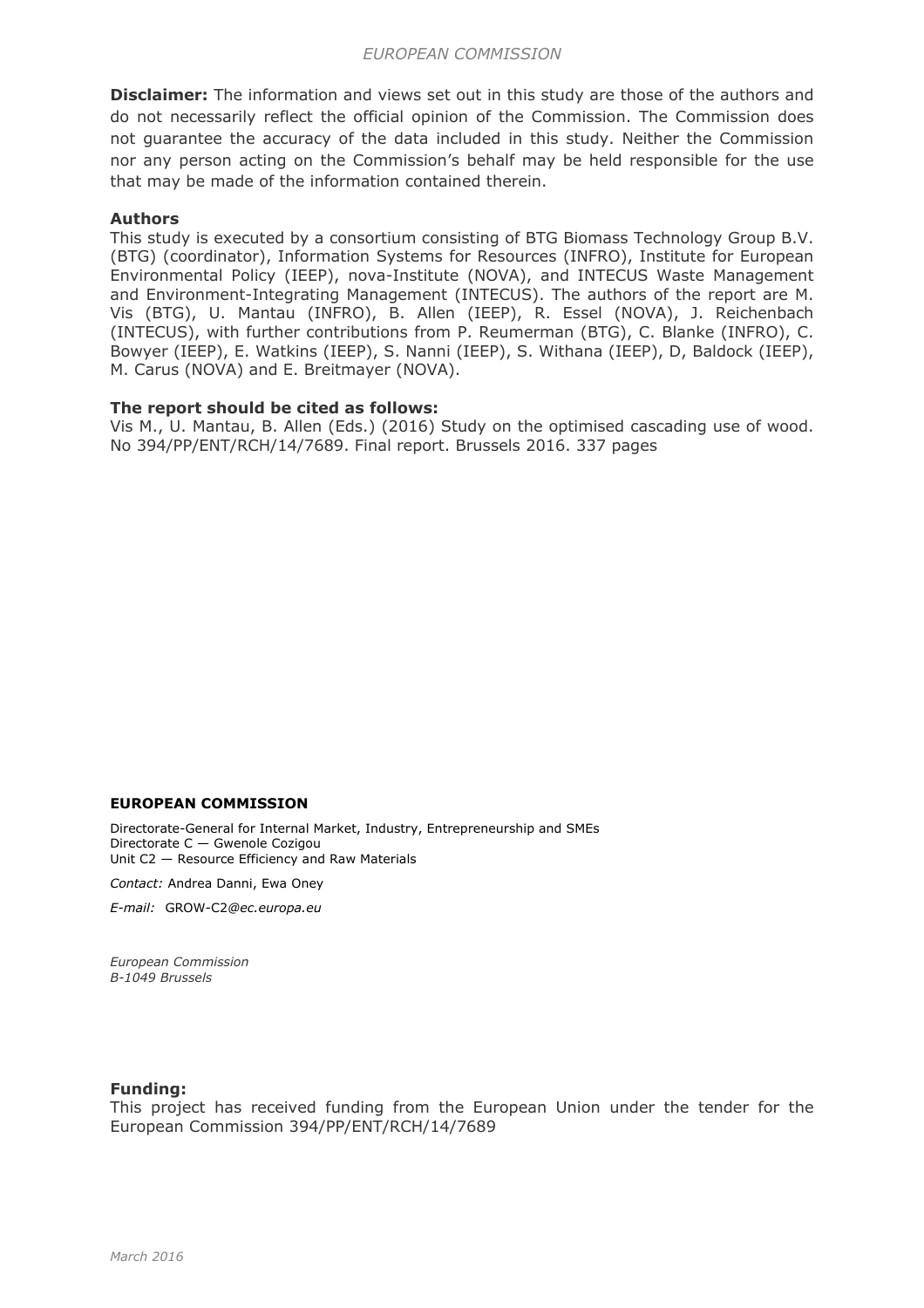# **CASCADES**

## **'Study on the optimised cascading use of wood'**

### **Executive summary**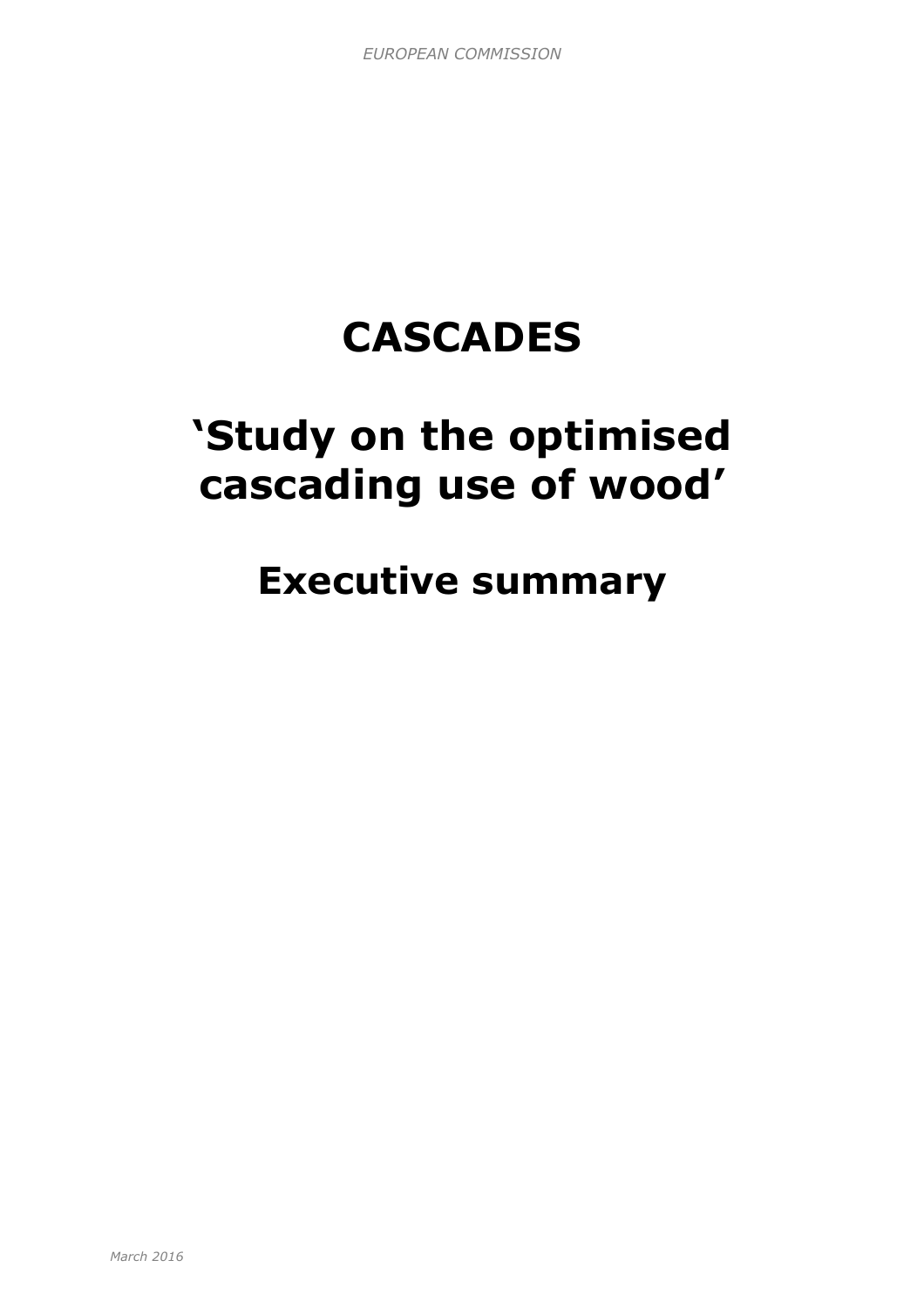#### *Europe Direct is a service to help you find answers to your questions about the European Union.* **Freephone number** (\*)**: 00 800 6 7 8 9 10 11**

(\*) The information given is free, as are most calls (though some operators, phone boxes or hotels may charge you).

#### **LEGAL NOTICE**

This document has been prepared for the European Commission however it reflects the views only of the authors, and the Commission cannot be held responsible for any use which may be made of the information contained therein.

More information on the European Union is available on the Internet (http://www.europa.eu).

Luxembourg: Publications Office of the European Union, 2016

ISBN: 978-92-79-57725-3 doi: 10.2873/827106 © European Union, 2016

*Printed in The Netherlands*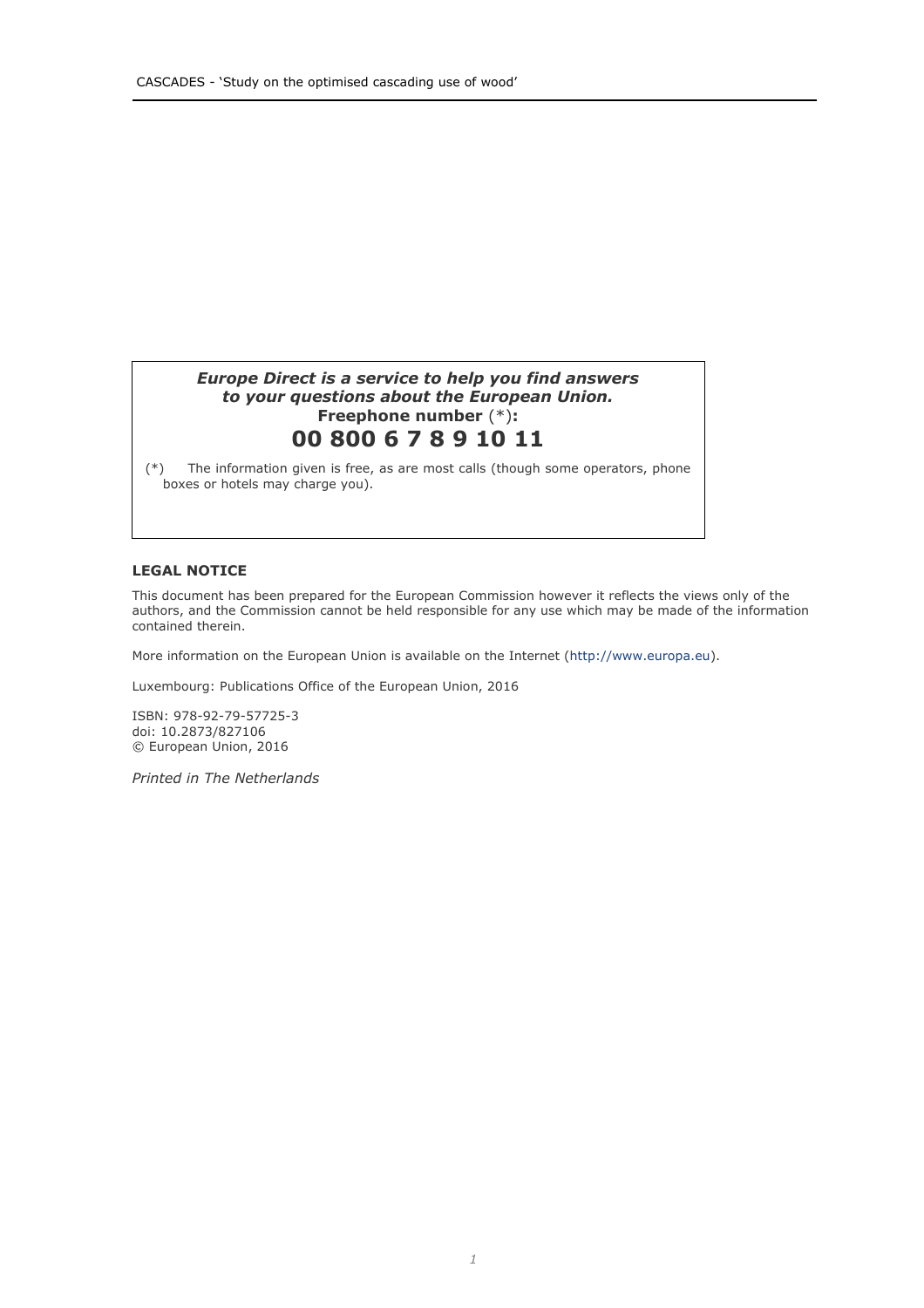### **Abstract**

Cascading use is the efficient utilisation of resources by using residues and recycled materials for material use to extend total biomass availability within a given system. Cascading at the market level (sectors and products) can be quantified through *wood flow analysis.* The cascading use of wood takes place in the EU in a variety of forms and contexts. To realise its full potential multiple barriers to cascading need to be overcome. These exist to both the provision and utilisation of wood and include technical barriers, such as cleaning of recovered waste wood; market barriers, such as the dependence on upstream products; and governance barriers, such as the lack of integrated approaches towards energy and material applications of biomass. Overcoming these barriers will require a mix of approaches depending on specific local circumstances. Identified measures to promote the cascading use of wood focus largely on the recovery of post-consumer wood in line with existing circular economy and resource efficiency initiatives. However, strong efforts are needed to address the current imbalance between material and energy uses of industrial residues where more significant potential for cascading exists.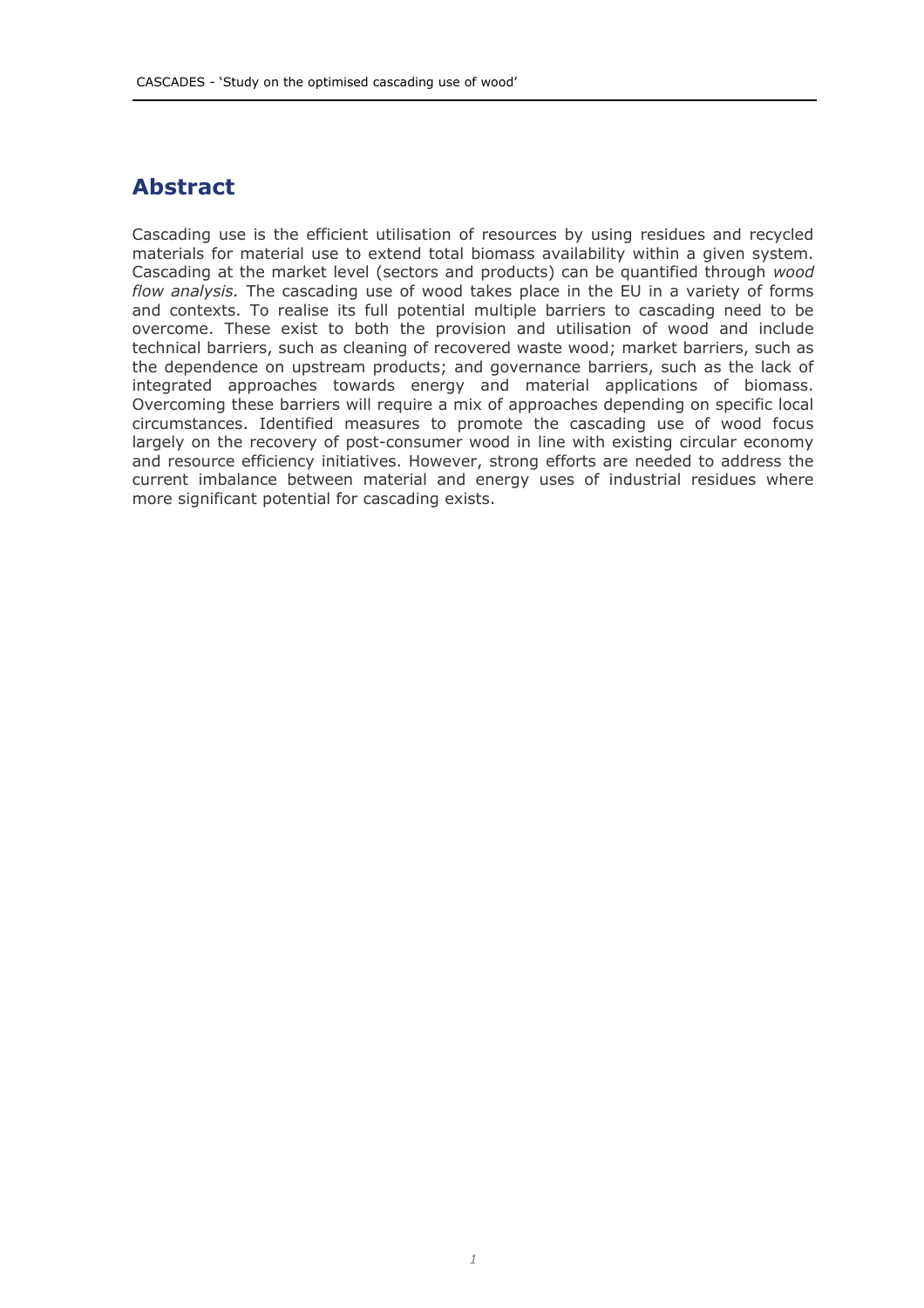### **Executive summary**

#### *Introduction*

Wood as raw material provides for a broad variety of human needs including construction materials, textiles and fibres, paper, chemicals, and energy (heat, electricity and fuel). The technological possibilities to utilise wood in new and more novel applications are increasing significantly in all these areas. Wood can be a sustainable resource and help contribute towards the development of the circular and bioeconomy in which it is already playing a key role. Wood, and Europe's forest resources, on which wood supply depends, is a finite but functionally renewable resource. The demands for wood and wood-based products as well as other services provided by forests are increasing, partly with a growing global population, but also from changes in political agendas with renewed interest in the bioeconomy and increased deployment of biomass to meet renewable energy targets. To meet these demands sustainably requires action in a variety of areas, from the sustainable management of forests and a balancing of the services they provide, to the more resource efficient use of wood in society. In this study the possibilities of increasing the availability and utility of wood through improved and optimal cascades are investigated.

#### *Objectives*

The objectives of the study are to define the cascading use of wood and assess the environmental and socio-economic impacts of cascading, to identify and analyse the barriers preventing cascading and the possible measures adapted to local conditions to overcome them in the European Union (EU). The results of the study are intended to serve as a basis to develop good practice guidance on the cascading use of wood to policy-makers and value-chain stakeholders.

#### *Defining cascading use*

Following over 20 years of research in this area, the literature includes a wide range of different definitions of the term 'cascading use'. Most of those identified for this study relate to biomass, where wood is the most frequently analysed form. In this study cascading use is defined as *"the efficient utilisation of resources by using residues and recycled materials for material use to extend total biomass availability within a given system"*. From a technical perspective the cascading use of wood takes place when wood is processed into a product and this product is used at least once more either for material or energy purposes. In a single stage cascade, wood is processed into a product and this product is used once more for energy purposes; in a multi-stage cascade, wood is processed into a product and this product is used at least once more in material form before disposal or recovery for energy purposes. In this study specific attention is paid to multistage cascading, as this includes the challenge of recovery and utilisation of used wood.

#### *Quantifying cascading use*

Almost all definitions identified in the literature review focus on technical processes in a production line or in a factory. These definitions are helpful to get an understanding of the technical aspects of cascading. However, there is a big difference between a production process in a factory and the transactions that take place in the market. In a factory scenario, all information is typically available to calculate different steps of cascading, as long as they take place in one factory. As soon as materials and/or products leave the factory and are transferred between market partners, calculations become significantly more complex due to the lack of data. It is not possible to trace and report all market transactions, where several producers purchase products with different resource compositions at different times. Instead, in this study a calculation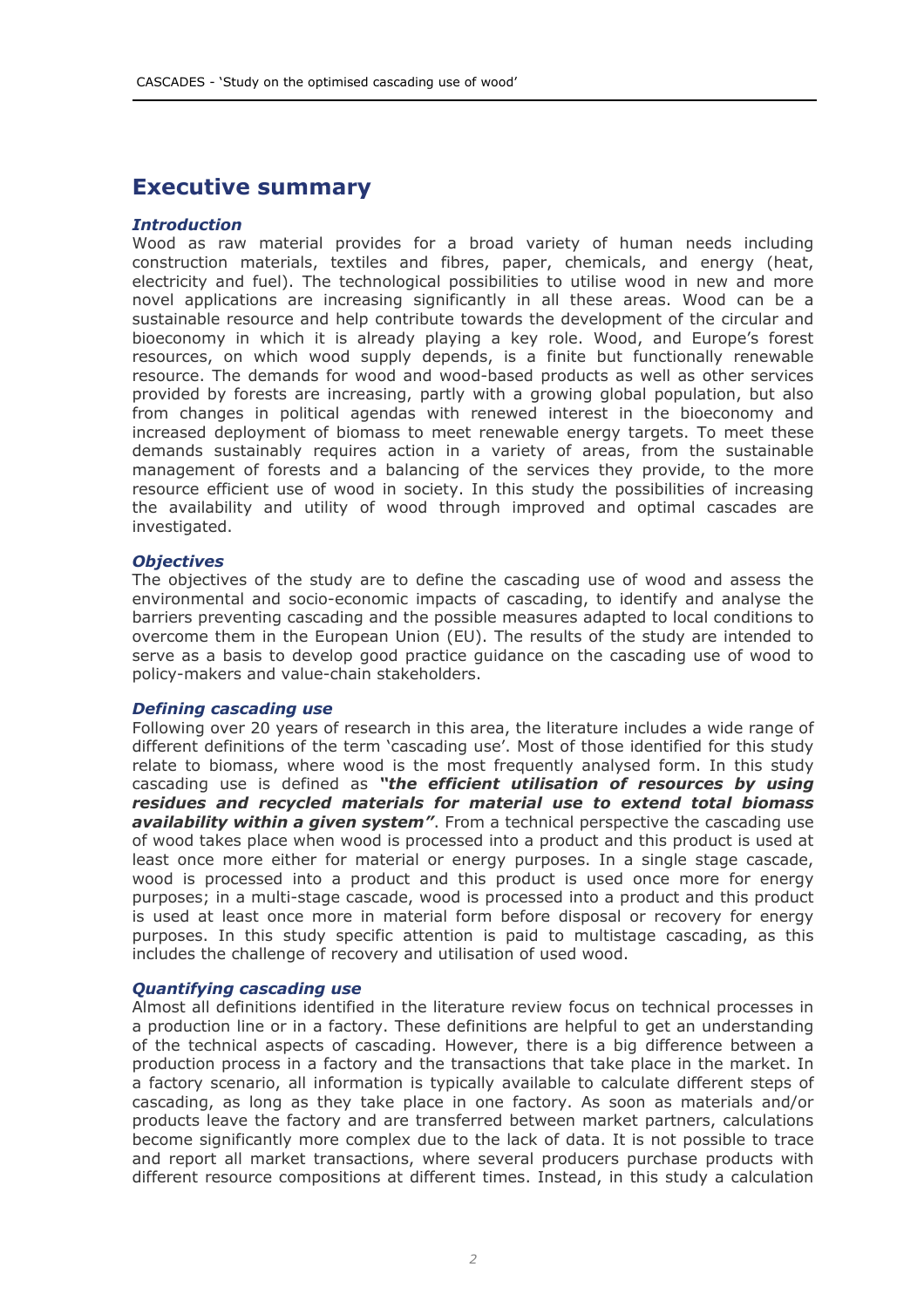scheme of cascading use at the market level is introduced to help policy makers to understand what an optimal market framework might look like, using available statistical information and wood flow analysis. The method recognises that provision of wood for further cascading is as important as utilisation of residues and recovered wood, and provides a method to determine residue and recycling input and output rates at the market level of semi-finished products such as particleboard, fibreboard etc.

Each region and country has specific conditions to provide and utilise residues and recycled materials. The main influencing factors are forest productivity in relation to population, wood industry development and consumption, as the basis for recycled material. In general the provision of cascading material does, more or less, lead to its utilisation (elasticity close to 1). The difference between provision and utilisation is due to existing industries using cascading material (particleboard industry as well as waste paper mills). The availability of post-consumer wood and the scarcity of primary biomass have a strong influence on the utilisation of post-consumer wood (cascading) in certain countries. The cascading use of wood is also strongly related to the material utilisation of softwood, due to current market structure and industrial processes oriented towards utilising softwood resources. In contrast, hardwood utilisation has almost no influence on cascading.

#### *Understanding the barriers to cascading*

In order to understand the possibilities and barriers to increased cascading use, a number of case studies were undertaken. These include: the utilisation of construction and demolition wood; cascading use in the particleboard industry; the role of the wooden packaging industry in cascading; the reuse and recycling of furniture; and the role of biorefineries in the forestry and wood sector in Europe. A literature review, interviews with stakeholders, and feedback from the first and second stakeholder workshops held in June and November 2015 have been used to inform a detailed barrier analysis accompanying the case studies, focussing on both the provision and the utilisation of wood.

The sustainable technical available supply of wood from forests in the EU28 was 720.6  $\text{Mm}^3$  in 2010. The current forest sector's capacity to supply additional wood (roundwood) to the wood sector is limited to about 150  $\text{Mm}^3$  per year. However, economic mobilisation and high softwood utilisation already cause market scarcity of wood in some regions. Cascading use of wood is therefore a relevant and important way forward to alleviate the pressure on forest wood supply and to meet increasing demand for material applications of wood. Of the total yearly amount of used wood in the EU (52.3 Mm<sup>3</sup>), on average 36.4 Mm<sup>3</sup> is recovered by collection systems. Of this figure, 16.8 Mm<sup>3</sup> (32%) are used for material applications; 19.6 Mm<sup>3</sup> (37%) for energy; and 15.9 Mm<sup>3</sup> (30%) are still disposed without recovery<sup>1</sup>. The paper sector has a much higher recycling volume compared to other parts of the wood sector. Of the total yearly recovered waste paper volume in the EU (129.8 Mm<sup>3</sup>) on average 125.9 Mm<sup>3</sup> (97%) is used in the paper industry and the remaining 3.9 Mm<sup>3</sup> (3%) for energy.

The quality and availability of collected waste wood is hindered by: contamination through the (past) application of preservatives, paints and glue; lack of source separation of demolition wood and post consumer wood from households; lack of legislation defining different wood waste classes; limited possibilities for full automatic detection and sorting of mixed wood waste fractions at reasonable costs; and limited commercial perspective to clean specific waste wood fractions such as window frames.

 $<sup>1</sup>$  In some countries the amounts of organic waste landfilled are still higher than allowed according to the</sup> Landfill Directive.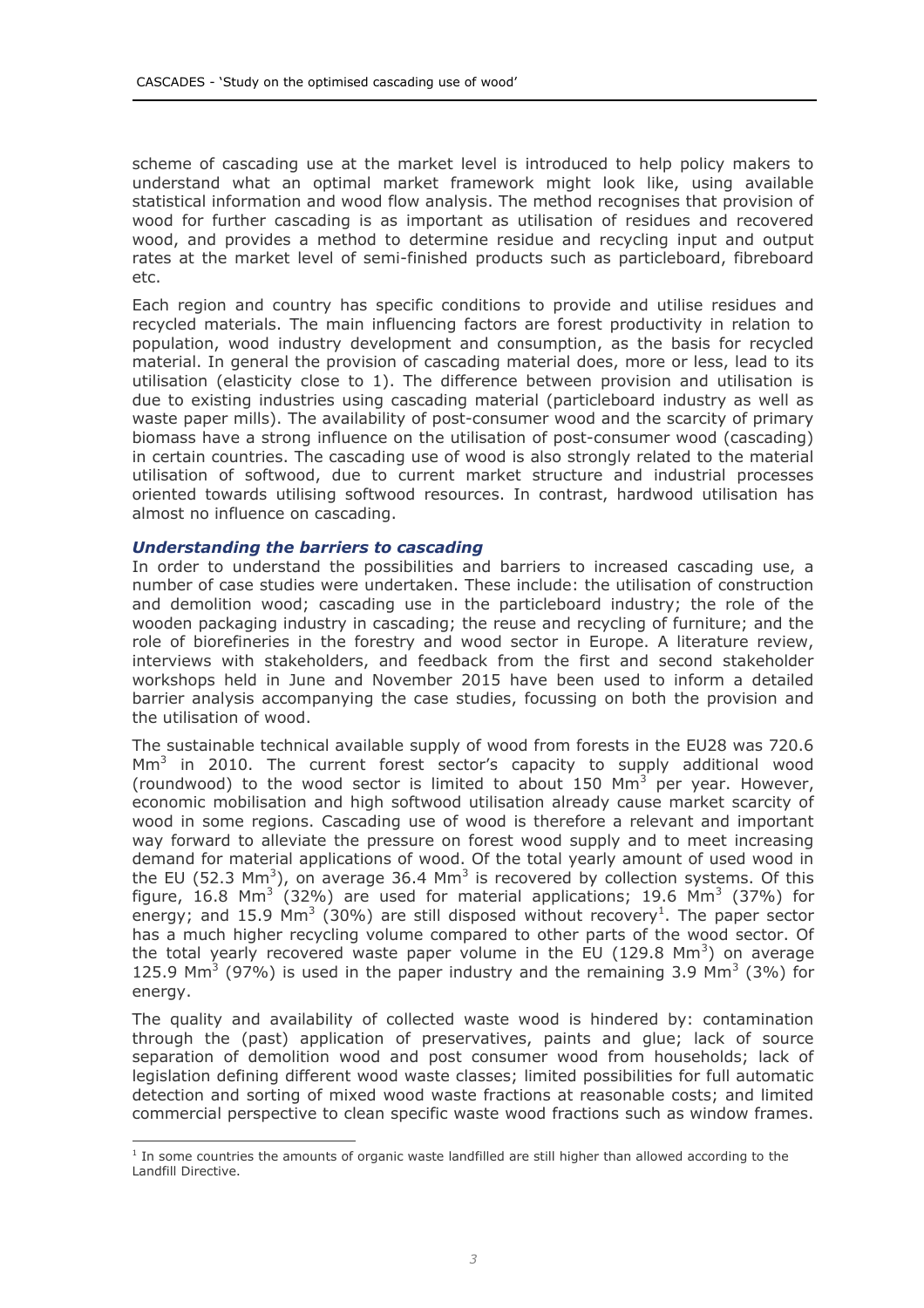Multistage cascading use of wood is bound by the technical possibilities and economic considerations available at the present time to overcome these issues.

Cascading on the basis of recovered wood use in the wood panel and board-sector so far is limited to particleboard production. For the production of other types of panels (such as fibreboard, fresh roundwood and clean residues are generally needed. Used sawn wood (especially from packaging) forms an excellent input for particleboard production, as it is generally clean and dry. Used panels have a limited potential for further utilisation (due to contaminants), while the production of panels has increased substantially over the past decades. Research and development to increase the utilisation of used panels other than particleboard is important to expand the possibilities of multistage cascading.

The total provision of wood processing residues is  $178.7$  Mm<sup>3</sup> (2010) and consists of three main assortments. Sawmill residues  $(82.3 \text{ Mm}^3)$  are an untreated and clean wood resource that can be used materially in the pulp and panel industry. Black liquor  $(59.6 \text{ Mm}^3)$  is currently used energetically in the pulp and paper industry and to regain chemical substances as part of a circular production process, but can also be used as a resource for new bio-based products in bio-refineries. Other residues (36.8 Mm<sup>3</sup>) occur mainly in the finished products production processing sector and are of varying quality, depending on the combination with other substances (materials). The total volume of residues is linked to the overall use of wood products, because they occur within the production process.

Multistage cascading use of any product inherently has to deal with barriers caused by the interrelation between material flows of product A to product B. The producer of product A has to take into account the next cascading use in the design of product A, but does not participate in the benefits of the producer of product B. Producer B has limited or no influence on the activities of producer A, particularly if this producer is active in another sector. Furthermore it is observed that the number of widespread multistage cascades in the wood sector is limited to paper recycling and particleboard production, which next to technical barriers can also be ascribed to the relatively low price of fresh wood versus the costs associated with collection, sorting, cleaning and application of used wood. The question is whether increased research and development (R&D) efforts could solve associated technical and logistical challenges to a degree that cost effective solutions can be realised.

Governance barriers were identified that hinder cascading use of wood. There is no EU wide obligation for the source separation of recyclable wood materials such as exists for glass, plastics, metals and paper. Regulations governing the maximum allowable contaminants in particleboard differ between countries, with Germany and Austria following strict national regulations, whilst other countries follow the European Panel Federation (EPF) standards. The waste status of recovered wood fractions limits trade and application in products. However, introduction of End-of-Waste criteria should be carefully designed as loss of the waste status also implies that the waste hierarchy does not need to be followed (and which favours material use over disposal, composting or recovery for energy).

There is generally a lack of an integrated approach towards energy and material application of biomass. Energy and material uses of biomass tend to be dealt with separately in policy-making, resulting in a lack of integrated assessments on which to determine the various options for biomass use. The possible impacts of public support for bioenergy production on cascading use was investigated with specific focus on recovered wood used by the particleboard industry, as this sector perceives most competition with the bioenergy sector. The large differences between the types of incentives with the EU and the amount of support (e.g. the level of feed-in tariffs, grants, etc.) make it impossible to quantify exactly the impacts of bioenergy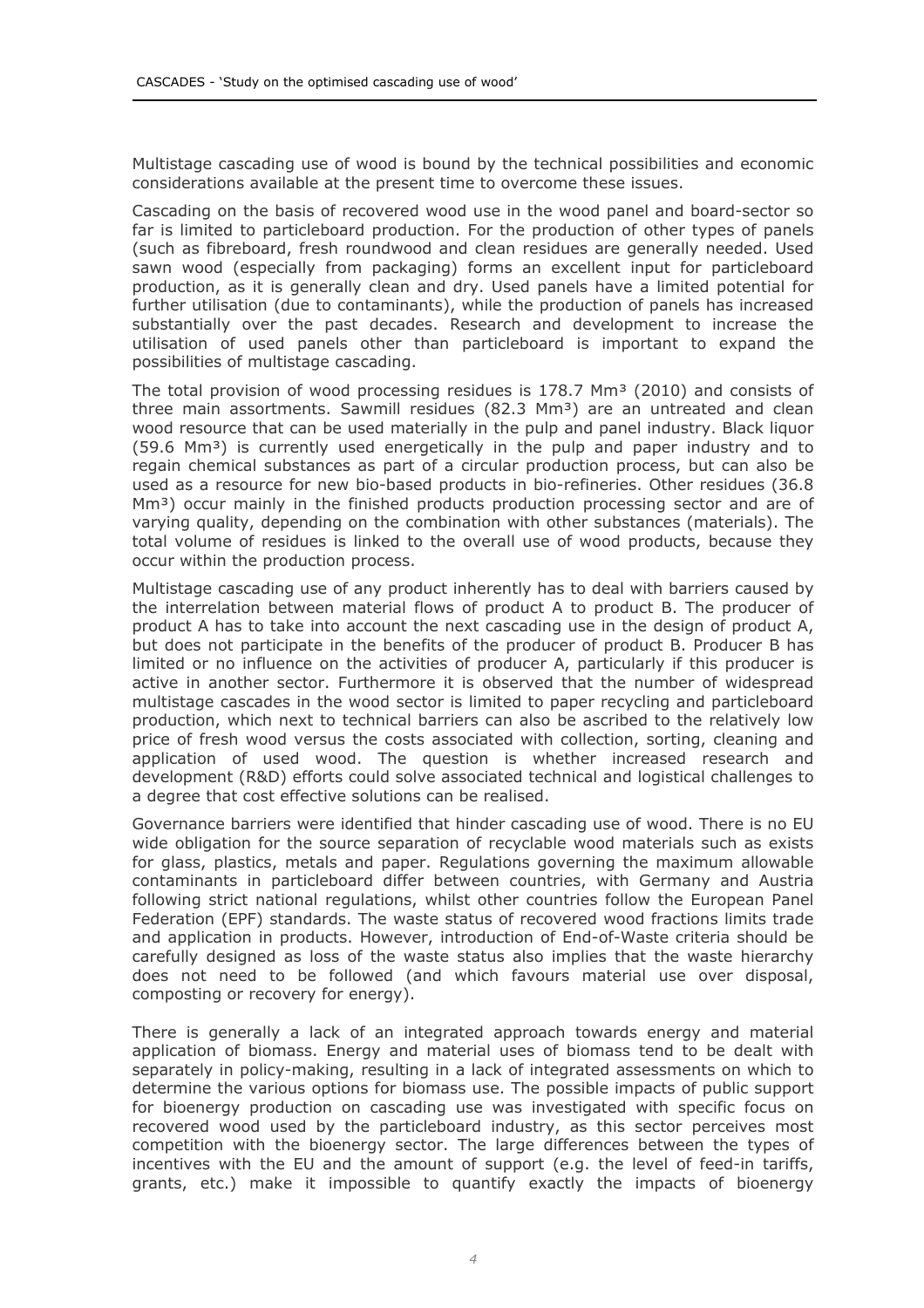incentives on the material sector. Analysis of wood paying capabilities<sup>2</sup> of supported bioenergy plant types in the Netherlands, United Kingdom, and Germany showed that incentive schemes that are aligned to support bioenergy plants using fresh wood chips and pellets, have a wood paying capability higher than for material use in the particleboard industry. This causes competition in some cases where these plants are allowed to use (clean) recovered wood. All investigated incentive schemes in this study allow the use of industrial residues, which cause direct competition with the material sector. The situation is not uniform across wood fractions. For example, competition from the bioenergy sector for pulpwood is likely only when pulpwood is available nearby to the bioenergy plant. Given the roundwood prices throughout Europe, in general competition of the incentivised bioenergy sector with the material sectors using roundwood is not likely.

There is circumstantial evidence that subsidies for energy wood consumption have caused a significant capacity expansion in the EU, which has in turn caused a significant increase in the demand for energy biomass. This has resulted in higher prices for wood assortments that can be used for energy, such as small diameter roundwood, residues, and post-consumer wood. The effect on the wood industry capacity depends on the overall growth development. In the globalisation phase (1991-2009) of the wood sector, with very high growth rates, increased competition may have caused lower profit rates but no visible effects on production and capacity. This has changed since the financial crisis (2009) as well as in the recovery phase (2010-present), which may be followed by a longer growth phase but at lower rates. In such an economic environment the negative effects of an unequal playing field of resource prices will most likely affect the wood industry much more significantly than in the past phase of strong growth.

#### *Measures for a wider application of cascading use of wood*

The wood sector has a particular form that means not all of the existing initiatives and measures developed in other sectors to improve resource efficiency can be applied easily to help improve cascading use. The wood sector utilises a range of different source materials from different locations and within multiple different sub-sectors, such as sawmills, recycling facilities, product manufacturing centres, etc. Many of the successes seen in recycled materials to date (such as paper, glass and metal) can partly be explained by the fact the discarded product is transformed (usually) into a similar product within the same sector or even industry. This is generally not the case for wood based products.

The potential to cascade wood takes place within two broad areas within the wood flow, in relation to residues produced in the processing of wood, and in relation to the waste generated following the use or consumption of a wood based product. Each stage has different requirements to promote cascading. In this study the measures to improve cascading have tended to focus on those relating to post consumer wood (i.e. the waste streams), in line with the broader circular economy and resource efficiency initiatives. It should be noted however that the waste wood stream represents a proportionately much smaller volume of wood (52.3 Mm<sup>3</sup> in total with on average 36.4  $\text{Mm}^3$  recovered) with potential for cascading than that of the much larger residues stream  $(\sim 178.7 \text{ Mm}^3)$  (2010 figures). The current diversion of residues towards energy use is something that can be addressed through improved harmonisation of policy in this area, and through the integration of residual wood fractions into products. Both waste wood and residues need to be tackled together to improve cascading use of wood as a whole.

 $2$  The maximum wood price a plant can pay if it makes no margin.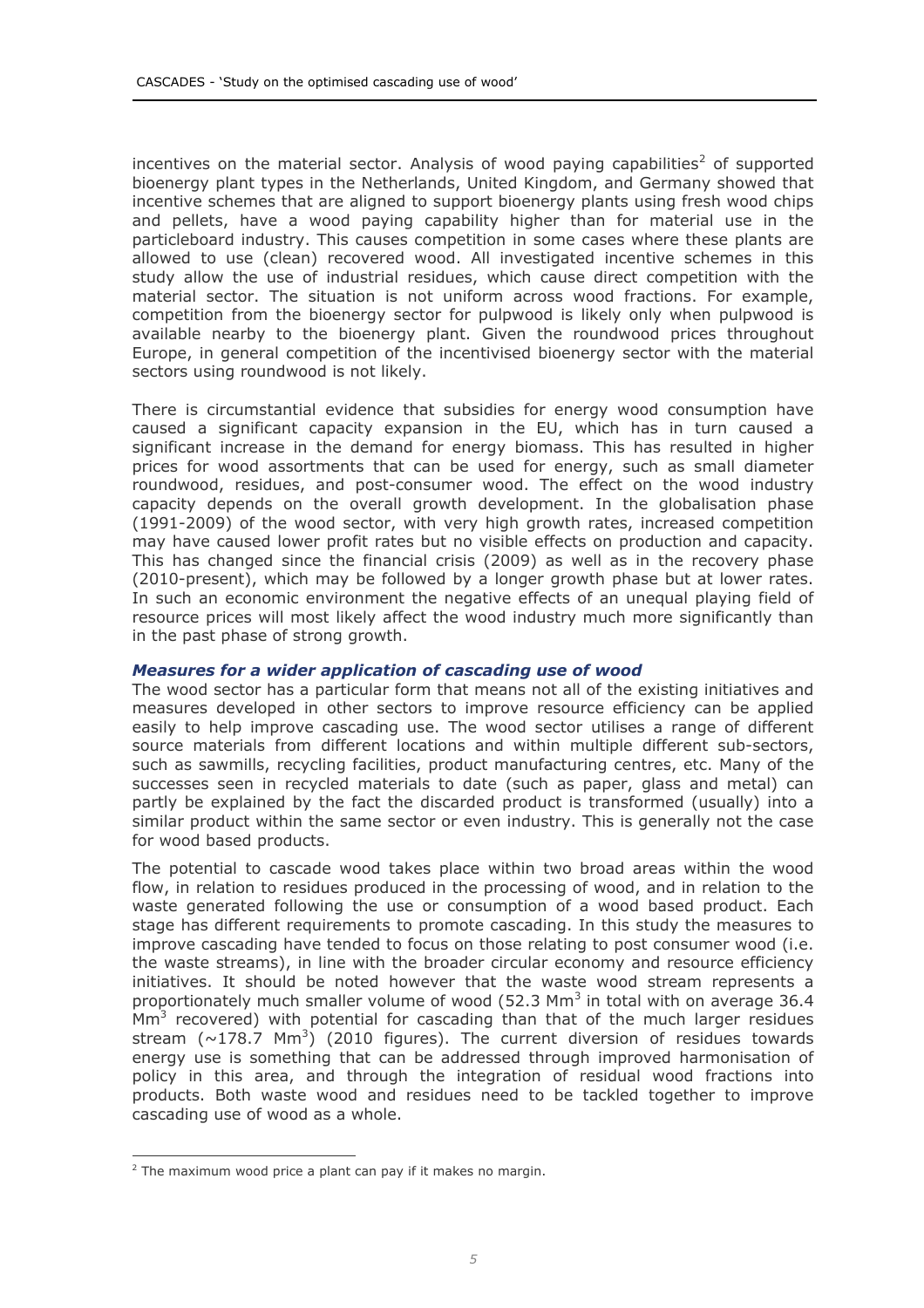Of the measures identified in this study, many are being developed or are in place currently in different parts of the EU, although not always for woody biomass. Measures that aim to improve the recoverability of wood, such as separate collection, standardisation of waste wood assortments, labelling of recovered wood products and improved scanning and separation technologies and techniques could benefit both wood and non-wood waste utilisation in the EU. There are relatively limited risks in implementing such approaches, particularly as many are already adopted for other waste streams. Some measures however require more research to understand their potential impacts and applicability in a range of contexts. For example, legal requirements for recycling wood or wood containing products, changes in the legal status of waste wood fractions, and quality standards could all have impacts on producers, consumers and the market. One measure that could benefit the cascading use of wood and broader resource efficiency objectives is that of improved harmonisation between energy and material use in policy. In the EU efforts have been made to move attention towards bioenergy feedstocks that are genuine and unavoidable wastes, rather than processing residues or primary biomass that could have other uses and markets. Care would therefore need to be taken to follow this same logic within any efforts to promote the resource efficient use of wood for material purposes (i.e. cascading) and not lead to further conflicts within the current policy framework.

Implementing any of the measures set out in this report in isolation would likely not be sufficient to lead to an increase in cascading use in practice, with a variety of measures needed in any given situation. For example, banning the landfilling of wood or improving the collection and separation of wood waste helps primarily to increase the availability of wood that could be recycled or used in a subsequent cascade. Whether or not that wood *will* get used depends on a variety of other related factors, such as whether there is a market for the recovered wood; whether it is cost effective to utilise (in relation to removing contaminants, moisture etc.); and its proximity to where it can be utilised (transport distances). The individual measures potentially improve the conditions for cascading but for it to become more widespread multiple issues would need to be addressed simultaneously.

Understanding which issues to address and which measures to apply and in which situations is particularly challenging because:

- The precise mix of measures will vary depending on the context and the Member State or sector in which they are implemented;
- Each barrier to cascading may have an ideal solution in a given context, or may have multiple solutions that could achieve similar outcomes;
- The desirability of the different options will vary between Member States and sectors; and
- **Both market and policy drivers have a key role to play in whether or not woody** biomass is cascaded and the involvement of key stakeholders in developing potential measures is critical.

At the EU level the following specific actions would be beneficial to improve the resource efficient use of wood and help to overcome barriers to the cascading use of wood:

 The development of an EU standard for the classification of wood waste assortments to provide harmonisation between Member State approaches, improve understanding or potential uses and trade;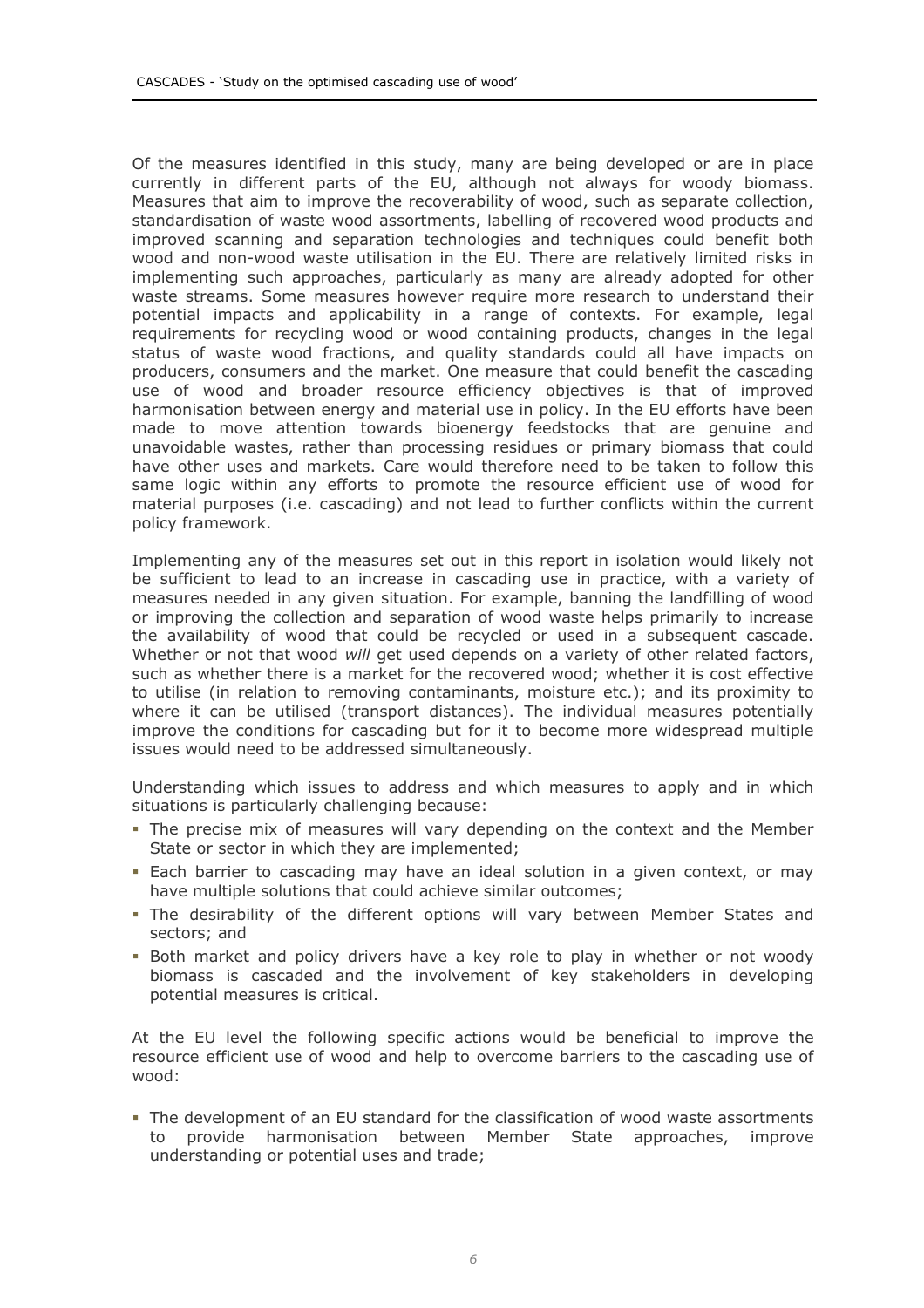- To make explicit reference to wood under the definition of organic and biodegradable wastes in relation to the Circular Economy package;
- To develop a platform through which to share best practice on the cascading use of wood, particularly where existing barriers have been overcome in specific situations. This could be linked to existing initiatives such as the European Innovation Partnership (EIP) and existing forums, such as the Raw Materials Supply Group (RMSG);
- To improve the data around wood/wood waste use and flows through improved reporting and traceability of wood assortments;
- Enable and support research activities to overcome specific technical barriers to cascading use;
- To ensure that the material and resource efficient use of wood is a central element in the potential development of the Bioeconomy strategy as foreseen to be revised in relation to the Circular Economy package;
- To undertake a scoping exercise to assess the need for public policy intervention in the promotion of woody biomass utilisation for material purposes, identifying the specific intervention logic and potential impacts; and
- To develop improved climate and energy policy that better recognises the carbon benefits of material applications of wood and balances this with the decarbonisation of Europe's energy supplies.

#### *Recommendations from the study*

The following specific recommendations are made based on the findings of this study:

- Data and information on the source and destination of wood resources in the EU is lacking. The development of **improved tracking and reporting tools** with central information collection could help to improve understanding of the potential to and the benefits from increased cascading. This study provides a methodology to calculate the status of cascading use, including provision and utilisation of wood of relevant semi-finished products, which is a start to the development of these tools.
- The approach to definitions and categorisation of waste wood assortments varies considerably across the EU. An **EU standardisation of wood waste assortments** would help to improve the sharing and trade in wood resources across the EU, improve understanding of potential end-uses and lead to new market developments. Existing standards should be reviewed and a consolidated standard produced at the EU level, in consultation with Member States and relevant industries.
- Improving the cascading and resource efficient use of wood requires interventions all throughout the wood flow. It is recommended that **a 'tool kit' of measures and activities to promote the cascading** and more resource efficient use of wood be developed for use with Member States and industry. In order to develop this tool kit, the measures proposed should be investigated in more detail, considering the likely impacts in a range of different Member States, which was beyond the scope of this study.
- Cascading use is one tool to help promote the more resource efficient use of wood. This study has necessarily focussed on a specific definition of cascading. However, **cascading should be communicated in conjunction with other measures** to improve resource efficiency within the wood and wood using sectors, such as prevention, re-use as well as other approaches to optimising processes and product design as well as the optimisation of specific material streams, such as industrial residues.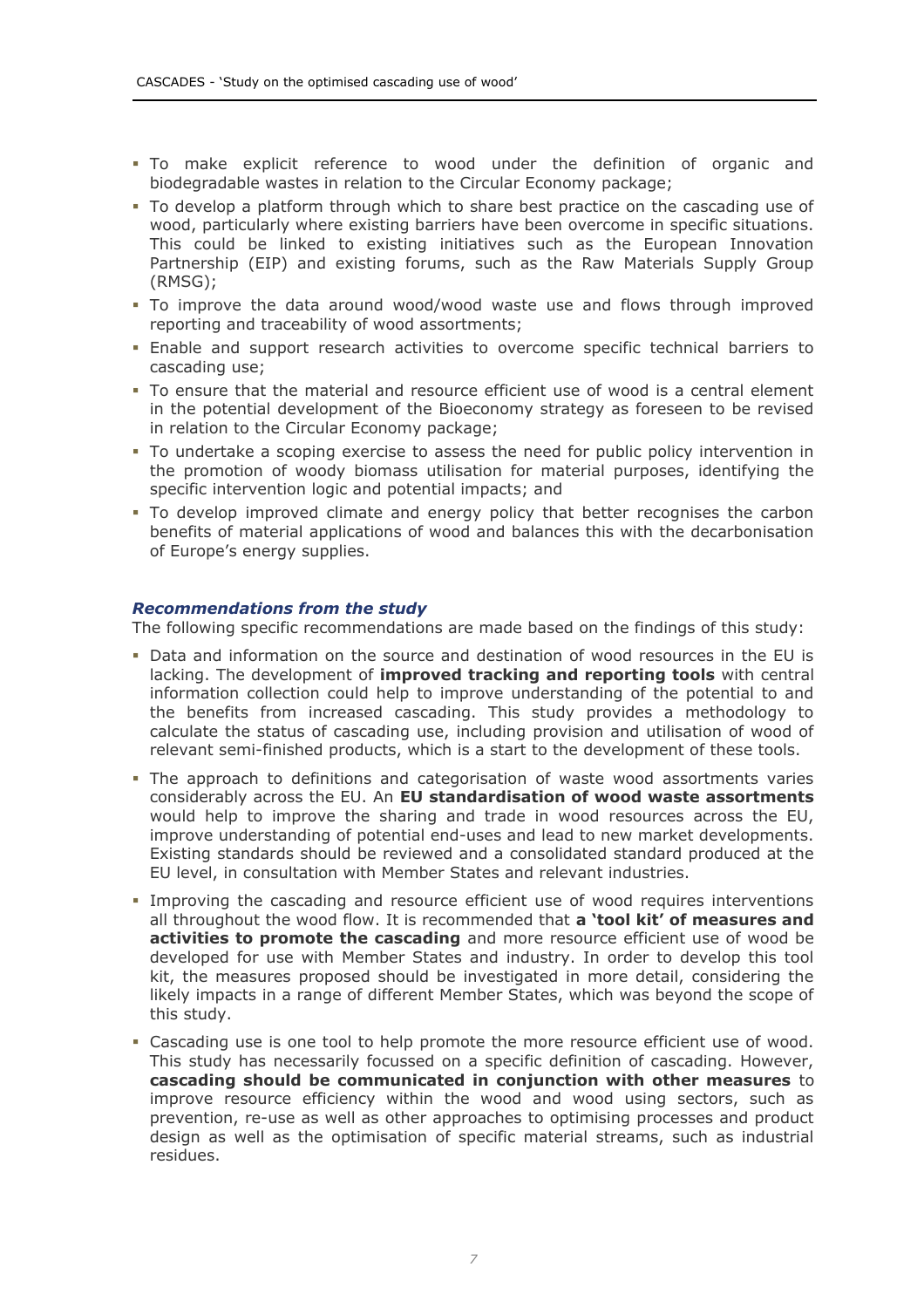- Understanding better the links between renewable energy policy implementation and the impacts on material markets requires further investigation. It is clear however that there is some interplay and **more could be done to harmonise energy and material policy**. Addressing this issue should be the focus of efforts when developing the post 2020 energy and climate initiatives, and when considering the potential changes to the Bioeconomy strategy in relation to the recent Circular Economy package.
- The different wood volumes arising at different stages of the wood flow deserve special mention. Whilst improvements to the recovery and utilisation of post consumer wood (waste wood) are necessary to meet circular economy and resource efficiency objectives, industrial residues present a far greater volume potential for cascading. Despite this, the intervention logic to prompt EU action in this area tends to arise as a response to the competing and incentivised utilisation of such material for energy purposes, rather than the specific promotion of material use in isolation. The potential to improve the availability of residues for material use should be considered in light of the significant volume of residues.
- Wood is a product with a strong regional anchoring therefore any support for the utilisation of wood could be considered as a contribution to regional development. The **different options to utilise wood should consider the most appropriate use of wood in each context**. In some cases energy use may be the most efficient use of wood, due to supply volumes, or lack of suitability for material use.
- Some wood fractions are not suitable currently for material applications. For example, recycled clean sawn wood is very suitable for material utilisation, but cascading used panels (e.g. particle board, plywood, MDF, OSB) or impregnated sawn wood is technically difficult. **The suitability of each wood fraction for material and energy application should be considered in the context of harmonising energy and material policy**.
- The wood sector and the potential to influence cascading are diverse. **Research** should be commissioned in certain strategic areas in order to improve understanding further and develop new initiatives. These areas should include: *in situ* sorting and separation techniques; supply chain development between disparate actors; technological developments in utilising hardwood streams more effectively; scanning and separation technologies; product labelling and tracing; amongst others.
- Attention should be paid to improving the **quality of statistical data in the following ways:**
	- Regarding waste wood and recycling data on post-consumer wood date back to a large extent to the COST action E31 from 2010. Current data on recycling of wooden packaging waste is not considered robust; moreover, hardly any statistical information is available on "preparing for reuse" of wooden packaging materials and should be improved in order to better inform resource efficiency ambitions, such as proposed under the Circular Economy package.
	- Existing data quality of energy use is very poor. A huge progress is the Joint Wood Energy Enquiry (JWEE) of the UNECE. Such activities should be supported.
	- The knowledge base of wood use in end-user markets is very poor. End-user markets consist of a broad variety of products and material mixtures, which makes this research more complex. The quantification of end-user markets should be promoted as well as the material proportion of such products is needed to monitor cascading use.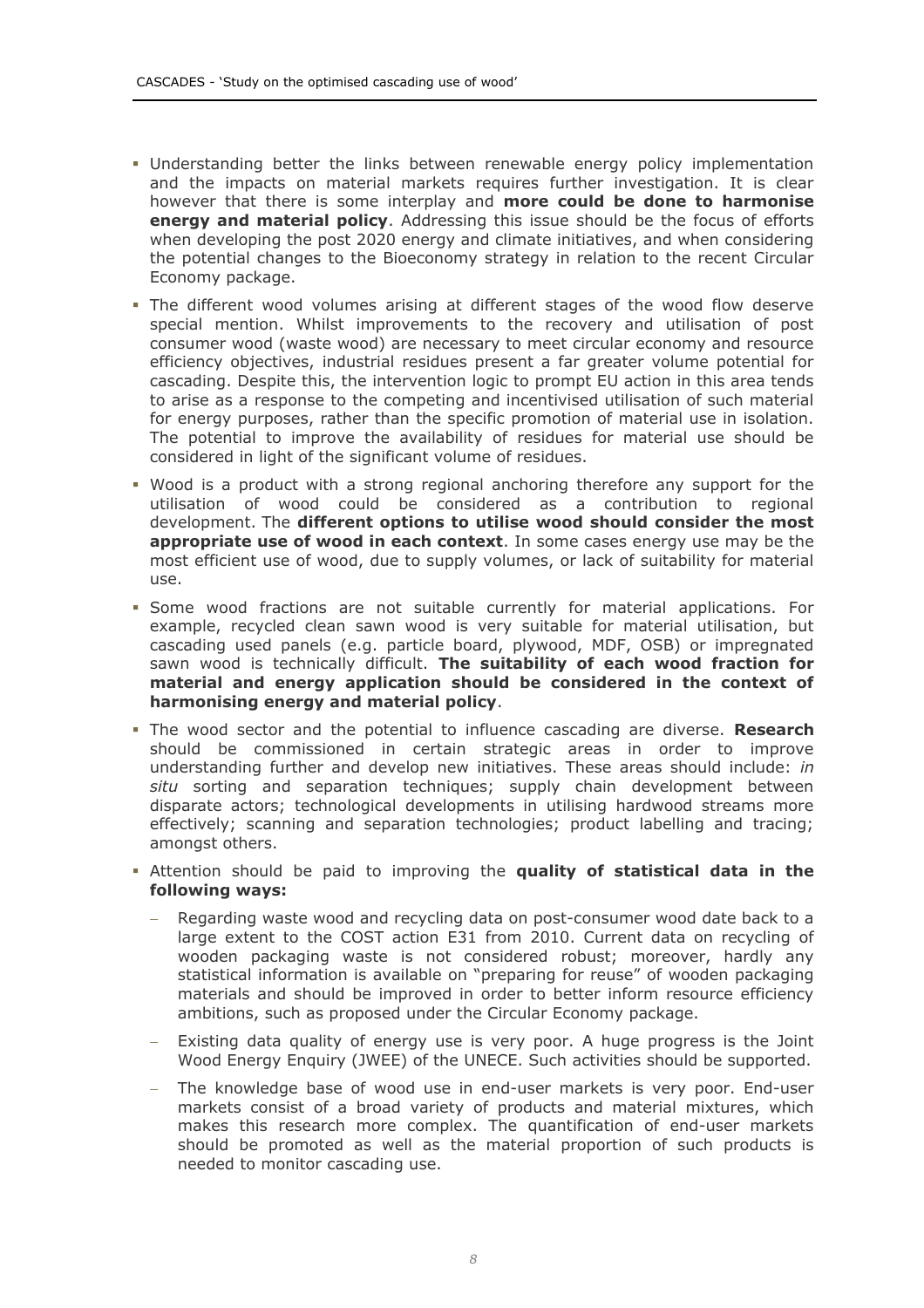- Research activities are suggested to further **improve the understanding of wood flows** in Europe. For instance, according to wood flow analysis just over one quarter of the inflow material is potentially available as waste wood. Therefore, it would be important to analyse the destination of the other two thirds and whether this is used or sequestered in products. Such information could also be valuable for research on carbon sequestration in harvested wood products.
- To enable cascading measures to be effective requires a series of **general framework conditions to be in place to help support the actors and initiatives involved.** These should be developed with cross border partnerships involved, to help the functioning of the internal market. To reduce the burden on operators and the EU institutions, efforts in this area should be streamlined with those already in place (or development) for the circular and bioeconomy initiatives. Parallel activities in the energy sector would also be worthwhile in order to try and harmonise implementation approaches, as well as the policies that drive activity in this area.
- Finally, any promotion of wood must be done within the limits of sustainable harvesting of primary biomass and with a suitable reporting and monitoring system in place.

*The information and views set out in this study are those of the author(s) and do not necessarily reflect the official opinion of the Commission. The Commission does not guarantee the accuracy of the data included in this study. Neither the Commission nor any person acting on the Commission's behalf may be held responsible for the use which may be made of the information contained therein.*